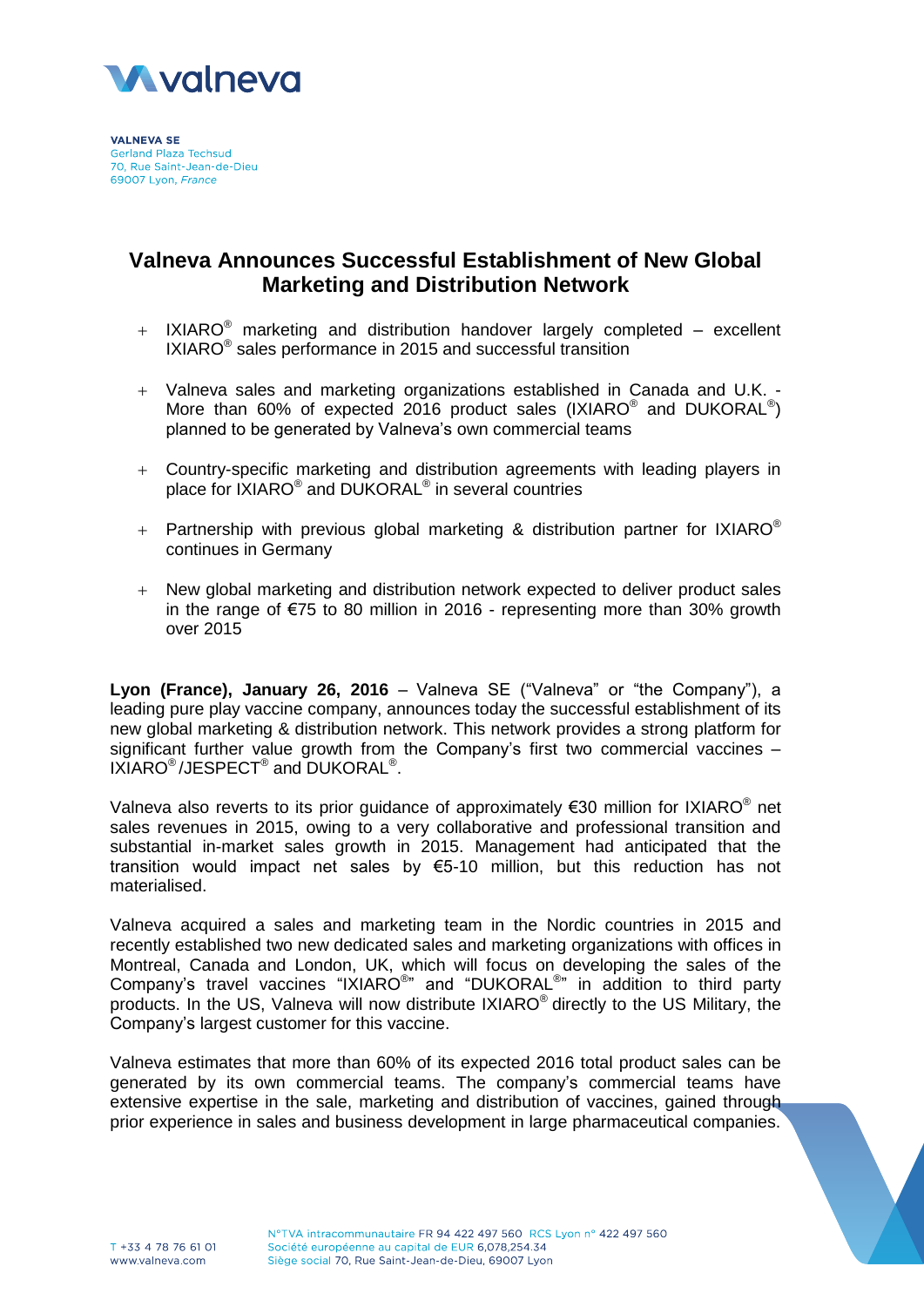

Valneva is confident that it can successfully build a commercial presence in its targeted countries and become a trusted and valued partner for healthcare professionals and travelers.

In order to complement its own commercial sales infrastructure, Valneva has entered into a number of country-specific marketing and distribution agreements to ensure broad geographic availability of its products through leading local distribution partners. The commercial terms of these new agreements are improved compared to the global marketing and distribution agreement terminated in June 2015. GlaxoSmithKline (GSK), however, will continue to be responsible for the marketing and distribution of IXIARO<sup>®</sup> and DUKORAL® in Germany.

As previously announced, VaxServe, Inc., a Sanofi Pasteur company, will market and distribute IXIARO<sup>®</sup> exclusively in the U.S. private market while US company PaxVax, who was already commercializing DUKORAL<sup>®</sup> in Italy, Spain and Portugal, will now market and distribute IXIARO<sup>®</sup> in these countries. Australian company BioCSL will continue to distribute Valneva's Japanese encephalitis vaccine in Australia and New Zealand while India and Taiwan will be covered by the existing agreements with Biological E and Adimmune.

Valneva has also partnered with a number of local companies in smaller markets, such as IMED for Poland and certain Eastern European markets, Pro Farma in Switzerland and a number of other partners in the Asia Pacific region including Singapore, Malaysia, Philippines and Thailand.

**Thomas Lingelbach, President and CEO, and Franck Grimaud, Deputy CEO of Valneva commented,** "Taking direct control over marketing & distribution of our current and future products is essential in the evolution of our business, allowing us to increase our revenues and sales margins, in addition to securing our position as a leading, independent and fully integrated vaccine company. We believe the combined commercialization structure we are creating, comprising distribution agreements with high caliber partners in addition to our own teams, represents a strong basis for significant further value growth for our travel vaccines. We, therefore, expect 2016 total revenues to be close to €100 million".

The Company will release its fourth-quarter and 2015 sales figures, along with estimated financial results, on February 24, 2016.

## **About IXIARO® /JESPECT®**

Valneva's Japanese encephalitis vaccine is indicated against Japanese encephalitis for adults who travel to, or live in, endemic areas. The vaccine has received marketing approval in the U.S., Europe, Canada, Hong Kong, Singapore, and Israel under the trade name IXIARO $^{\circ}$  and in Australia and New Zealand where it is marketed as JESPECT $^{\circ}$ . It is the only vaccine being marketed to the U.S. military for Japanese encephalitis. IXIARO $^\circ$  is approved for use in individuals 2 months of age and older in the US and EU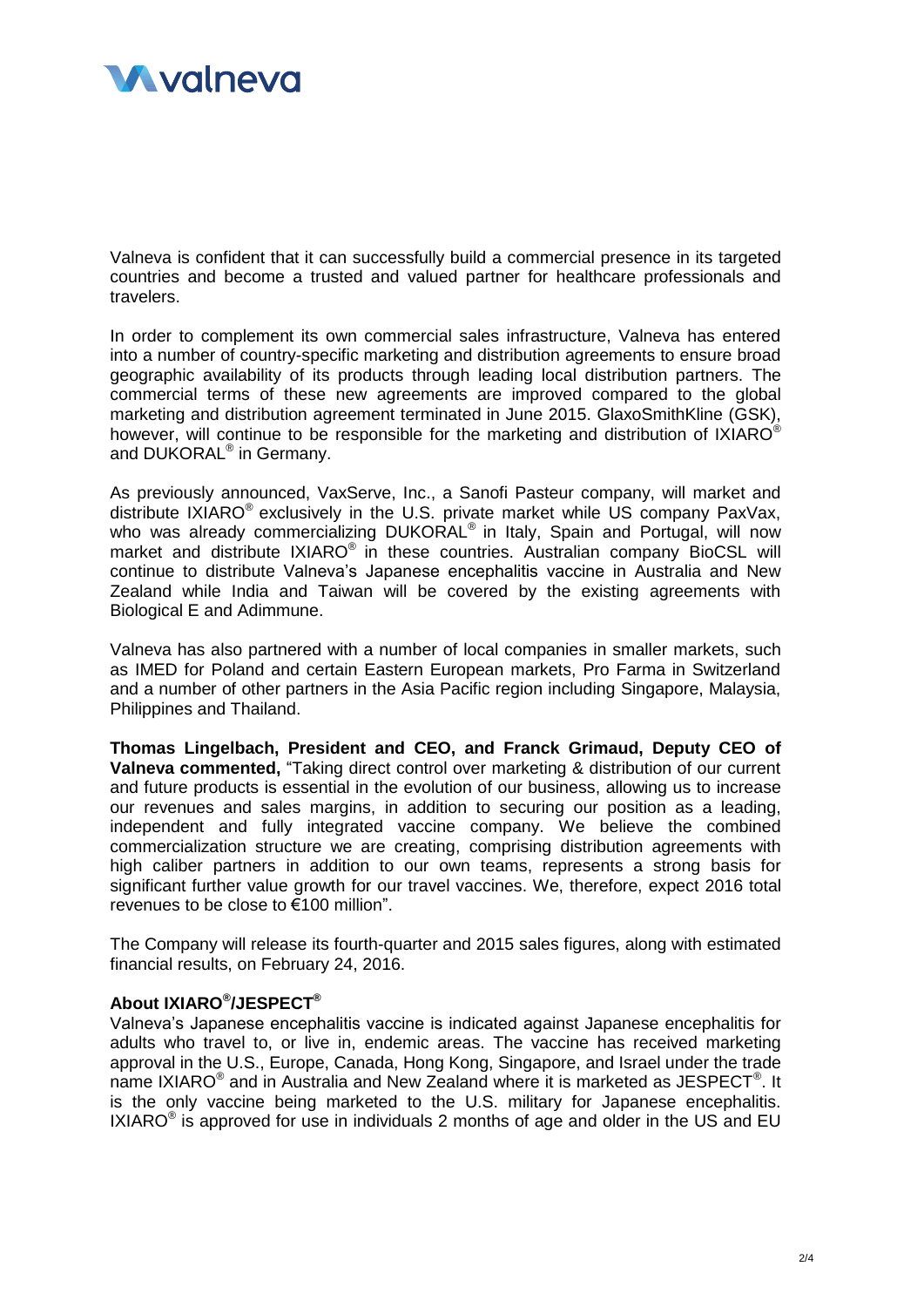

member states, Norway, Liechtenstein, Iceland, Singapore, Hong Kong and Israel. In all other licensed territories, IXIARO<sup>®</sup>/JESPECT<sup>®</sup> is indicated for use in persons 18 years of age and above.

## **About DUKORAL®**

DUKORAL<sup>®</sup> is an oral vaccine indicated for active immunization against cholera and, in some countries, also indicated against LT-ETEC-caused diarrhea. The vaccine is indicated for adults and children from 2 years of age who will be visiting endemic/epidemic areas. DUKORAL<sup>®</sup> was first granted authorization for use in Sweden in 1991. In 2004, DUKORAL® was granted a marketing authorization by the European commission for European Union members (including Norway and Iceland) and was prequalified by the World Health Organization.

#### **About Valneva SE**

Valneva is a fully integrated vaccine company that specializes in the development, manufacture and commercialization of innovative vaccines with a mission to protect people from infectious diseases through preventative medicine.

The Company seeks financial returns through focused R&D investments in promising product candidates and growing financial contributions from commercial products, striving towards financial self-sustainability.

Valneva's portfolio includes two commercial vaccines for travelers: one for the prevention of Japanese Encephalitis (IXIARO<sup>®</sup>/JESPECT<sup>®</sup>) and the second (DUKORAL® ) indicated for the prevention of Cholera and, in some countries, prevention of diarrhea caused by LT-ETEC. The Company has proprietary vaccines in development including candidates against Pseudomonas aeruginosa, Clostridium difficile and Lyme Borreliosis. A variety of partnerships with leading pharmaceutical companies complement the Company's value proposition and include vaccines being developed using Valneva's innovative and validated technology platforms (EB66<sup>®</sup> vaccine production cell line, IC31® adjuvant).

Valneva is listed on Euronext-Paris and the Vienna stock exchange and has operations in France, Austria, Scotland, Canada and Sweden with approximately 400 employees. More information is available at www.valneva.com.

#### Contact:

Laetitia Bachelot-Fontaine **Teresa Pinzolits** & Corporate Communications T +43-1-206 20-1116 T +02-28-07-14-19 M +43-676-84 55 67 357 investors@valneva.com

Head of Investor Relations Corporate Communications Specialist M +33 (0)6 4516 7099 communications@valneva.com

### **Forward-Looking Statements**

This press release contains certain forward-looking statements relating to the business of Valneva, including with respect to the progress, timing and completion of research,